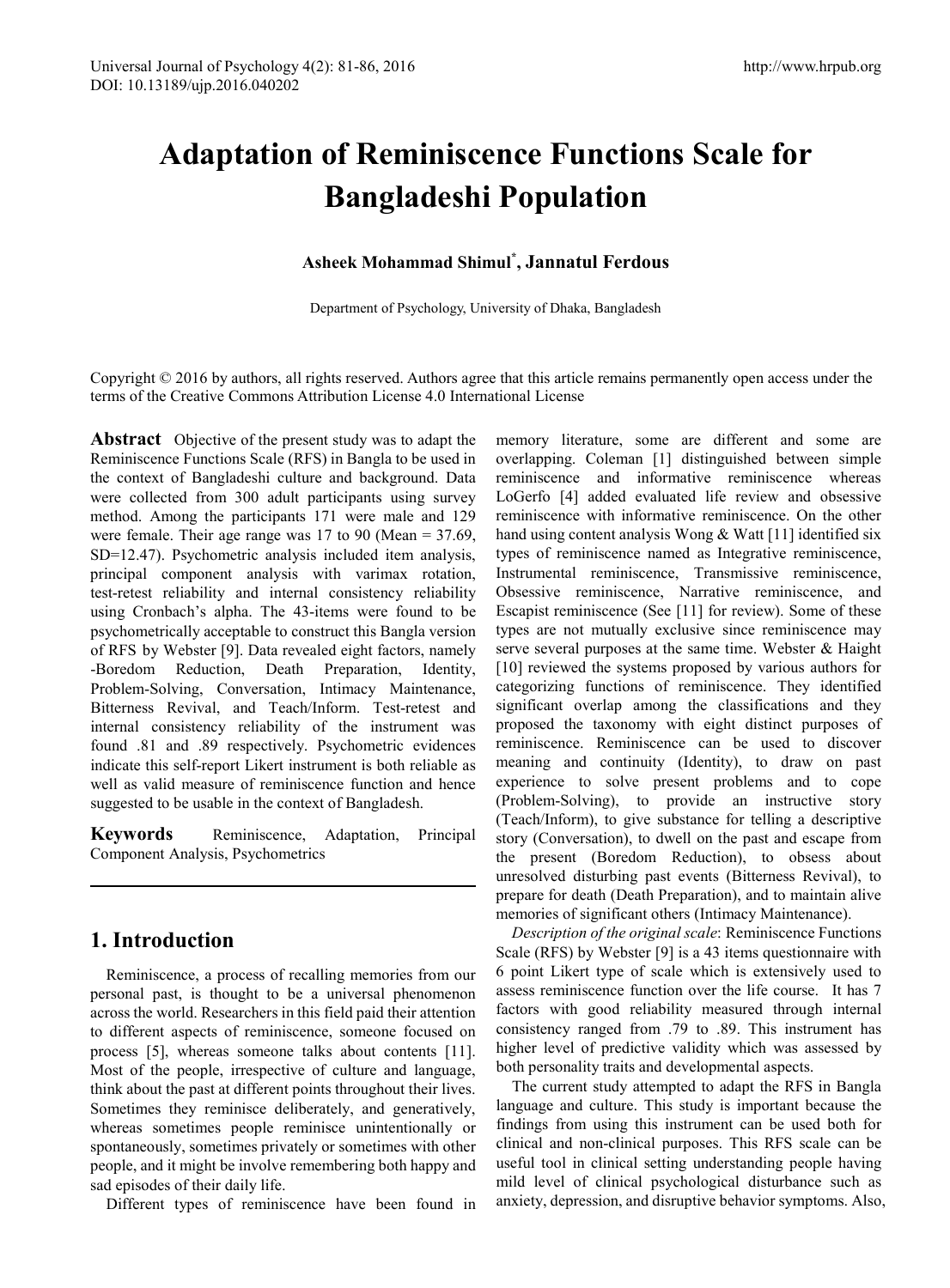the RFS scale may be administered in combination for more comprehensive assessment and profiling or in specific combinations tailored to specific needs of the target oriented service recipients. One of the most common stumbling blocks to integration of existing evidence regarding reminiscence is the paucity of psychometrically sound instruments for assessing various purposes of memory retrieval. In order for meaningful comparisons between research projects to occur, clinical and experimental investigators need a readily available, psychometrically sound instrument that produces comparable scores across studies. To my knowledge there is no available instrument to understand memory functions especially for Bangladeshi population. Therefore, the present study is designed to adapt the RFS for use in Bangladesh.

An adapted instrument enables the researcher to make comparisons in the data from different samples and from different backgrounds, which leads to greater fairness in the evaluation and enables a greater ability to generalize and also helps one to investigate differences within an increasingly diverse population [3, 7]. The steps of adaptation of an instrument intended to be used for measuring psychological constructs requires some very careful planning in process. Instruments barely translated to any language are absolutely insufficient to capture the construct because of psychometrical demand in science. As we know that, the terms "adaptation" and "Translation" are distinct. The former includes all the processes concerning the cultural fit of the instrument beyond mere translation. On the other hand, translation is merely the first stage of the adaptation process. It should be considered about the cultural, idiomatic, linguistic and contextual aspects concerning its translation when adapting an instrument.

#### **2. Method**

Consulting the guidelines of International Test Commission (2005), six steps were followed in the adaptation process of Bangla RFS.

*Step one: Confirmation of same construct*: Available literature like scientific journal articles, periodicals, books, and culturally adapted scales published on reminiscence functions were consulted to determine whether the constructs of the original reminiscence function scale convey the same meanings for Bangladeshi people and their culture. To achieve this construct equivalence, panels of experts (who are familiar on memory reminiscence and test adaptation) were involved. They judge each and every items of the scale and ensure its constructs similarity. Binding all of their judgments, a consensus was found which convey that the construct under the current study really do exist. The experts also recommend that the same definition could be equally applicable to language and cultural group of Bangladesh.

*Step two: Forward translation:* Two professional translators, who graduated from English department of Dhaka University, were selected for translating the original

RFS from English to Bangla, and they were absolutely blind about who the other person is doing translation. Two criteria were followed before selection of the translators, 1) their mother tongue has to be Bangla, and 2) they have to be familiar with American language, literature, and culture. Without consulting one another they independently translated the English version of the RFS to Bangla. Both of the translators put much iterative effort in selecting the best words, expressions, or items to translate their respective translated versions. Thus, the preliminary Bangla version inventory was prepared. A professor of Linguistics from University of Dhaka was then consulted to check for the language and sentence structure and quality of translation, and conceptual equivalence of words or phrases, but not a word-for-word translation. Following the expert's opinion, some modifications were done which uphold the items' expression, suitability to measure the construct in Bangladeshi culture.

*Step three: Back translation:* Again three professional translators were recruited who without consulting one another independently translated the Bangla version of the RFS to English. The translators' mother tongue was Bangla, but their medium of education was English. As a result, all of them belong to a good command in both English and Bangla language and they were assigned to the task of translating the Bangla version into English. A panel consisting of three members having expertise in psychometrics and proficiency in English judged the equivalence of the original English version and the back-translated version of the RFS. High degree of consensus among the panel members were observed and the back-translated version of the RFS was found to be very much like the original one which indicating the correctness of forward translation. The Bangla version was then considered as ready to use for next processes.

*Step four: Pre-testing and cognitive interviewing:* Before administering the finalized Bangla version of RFS to a large group of sample a pre-test was carried out on a group of 30 convenient samples which included male and female (age range 17 to 90 years) having rural urban composition. Objectives and significance were conveyed to the participants before they took part in this study. Participants who showed their interest were selected as participants. To have primary validity evidence for each of the items of RFS, three methods were employed namely, the scale administration, semi-structured interview and item analysis.

Scale administration**-**In this part of the study translated Bangla version of RFS was administered to the respondents in convenient locations. A group of six trained data collectors were employed to administer this scale. All of them were trained well before the administration. At first, informed consents were taken and then participants were asked to read the instructions on the top of the RFS questionnaire very carefully. Then participants were also orally instructed to make it clear what they have to do here. They were made assured that the information collected from them would be kept strictly confidential and would be used only for the research purpose. The questionnaire was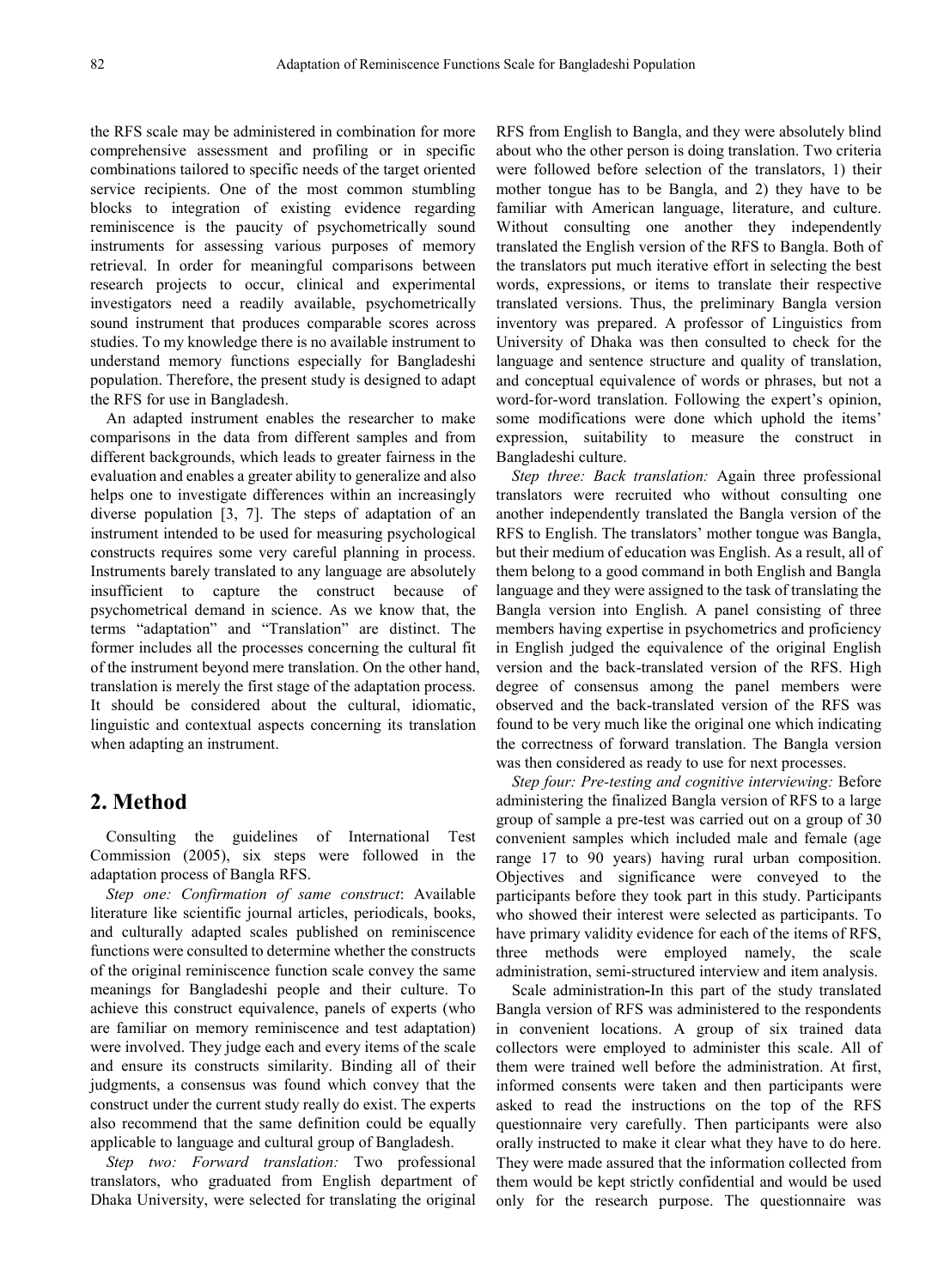administered individually to each participant. They were instructed to answer every question honestly and to select only one response for each question. Participant's responses to each item indicate how frequently the statement was true for them. They were instructed that if their answer is NEVER for any statement of the questionnaire they have to rate that statement as 1, If their answer is RARELY rate as 2, SELDOM as 3, OCCASIONALLY is as 4, OFTEN as 5, and if their answer is VERY FREQUENTLY they have to rate the statement as 6 where there is nothing as right or wrong answer here. They were told to answer as truthfully as possible and work relatively quickly. During the questionnaire administration, the participants were allowed to ask questions about words or concepts which they did not understand. Then the words, expressions or sentences that the participants asked about were noted to check whether it was necessary to modify them. Approximately 15-20 minutes were taken by the participants to complete their task.

Interview**-** To find out whether any word, concept, or expression that needs to be addressed further because of its difficulty, confusion, unacceptableness or offensiveness, the present study used person to person interview method. If there is anything that participants do not understand or confusing, they were asked to put their alternatives or they were asked "how would you ask the question if you were prepare this item?" Through this procedure contextualization of their language was make ensure.

Item analysis**-**After the completion of administering the scale**,** participant's responses in each item were analyzed to determine corrected item-to-total correlation which indicated the appropriateness of each item. To sort it out which items are not able to measure what the whole scale is supposed to measure, item to total score correlation was calculated. And items which show low or negative correlation were paid extra attention and modified. Item analyses for this questionnaire revealed that a total of 10 items had low positive correlation and 10 items had negative correlation with total score. Interestingly, these were the items which the respondents found confusing and difficult. However, internal consistency reliability (alpha coefficient) for each factor was good ranging from .49 to .72. The panel members who worked in the back translation phase as judges had modified the language of the faulty items in consensuses with each other which resulted in the revised preliminary Bangla version of Reminiscence Functions Scale.

*Step five: Pre-testing II:* Again following two methods namely scale administration and item analysis, the revised preliminary Bangla version of RFS was administered on couple of respondents as second pre-testing.

Scale administration- A total of 44 samples (age range 21-68; 46% male and 54% female; 30% rural and 70% urban) were selected purposively following convenient sampling method to administer the whole scale. Same procedure like the first pre-testing was followed this time for scale administration and data collection.

Item analysis - Item analysis in the second pre-testing showed a marked improvement from statistical as well as conceptual framing. Internal consistency of the whole scale ranged from .69 to .89 which better in comparison to first pre-testing. On the other hand, satisfactory levels of corrected item-to-total correlation coefficients were observed for almost all the items except for two items. These items were then revised once again through expert opinion and included in the main scale and then retained for field test.

*Step six: Field test:* Being confirmed from two times of the pre-tests, now the Bangla version of RFS is absolutely applicable for the Bangladeshi population, a field test was carried out to determine reliability and validity of the Bangla version Reminiscence Functions Scale. Purposive and convenience sampling technique was used to collect data from 313 (after data cleaning finally 300 respondents retained for data analysis) adults aged between 17 and 79 years. All of the 300 participants comprised of two groups age ranging from 17 to 39 and 40 to 40 up. First group comprised of 169 participants (90 male and 79 female, 102 urban resident and 67 rural), and the second group had 131 participants (81male and 50 female, 99 urban resident and 32 rural). Following an incidental sampling method data were collected from the students (29%), employees (32%), businessmen  $(26\%)$ , and housewives  $(13\%)$  who were available and willing to participate in the study. Although nature of the sampling was incidental but two inclusion criteria were applied during sample selection: (a) completed secondary school education, and (b) had no severe physical or mental condition that might interfere with the assessment.

#### **3. Results**

At first the result of the study was analyzed by using Principal Components Analysis with varimax rotation as theoretically factors were presumed to be unrelated. In our present study the adoption of item and factor retention was made on the basis of some criteria. That is, only those items that must had a minimum Eigen value of 1, minimal item loading on a factor was equal to  $\geq 50$ , and at least 4 or more items meeting the criteria (loading ≥.50) had been considered for a factor. It was done to facilitate reliability checks. Maintaining the above criteria and rotating the loadings to confirmed eight clearly distinct factors corresponding to the original RFS, labeled as follows: (1) Boredom Reduction, (2) Death Preparation, (3) Identity, (4) Problem-Solving, (5) Conversation, (6) Intimacy Maintenance, (7) Bitterness Revival, and (8) Teach/Inform. A total of 43 of items were retained in the analysis. Table 1 shows the factor loadings statistics for adapted Bangla version of Reminiscence Functions Scale on each factor for all 43 RFS questions. Sample adequacy was determined examining KMO index and Bartlett's test of spheicity reported as .92 and 1815.4536, *p*<.0001(Strickland [6]).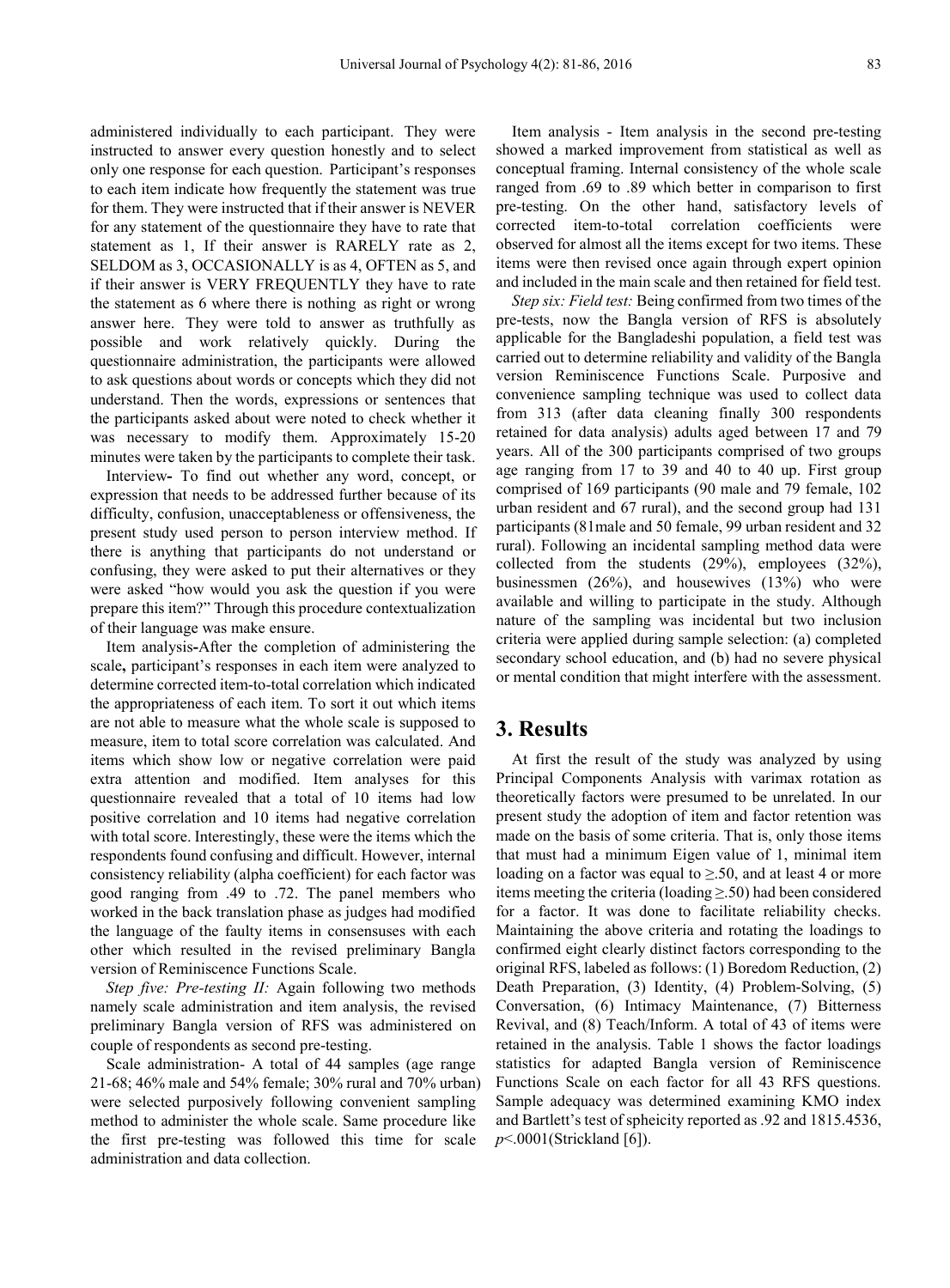|                   | Factor loadings |            |                             |            |            |            |                  |             |  |
|-------------------|-----------------|------------|-----------------------------|------------|------------|------------|------------------|-------------|--|
| RFS items         | $\,1$           | $\sqrt{2}$ | $\ensuremath{\mathfrak{Z}}$ | $\sqrt{4}$ | $\sqrt{5}$ | $\sqrt{6}$ | $\boldsymbol{7}$ | $\,$ 8 $\,$ |  |
| Boredom           |                 |            |                             |            |            |            |                  |             |  |
| Reduction         | .79             |            |                             |            |            |            |                  |             |  |
| Item 3            | .63             |            |                             |            |            |            |                  |             |  |
| Item 11           | $.57$           |            |                             |            |            |            |                  |             |  |
| Item 16           | .56             |            |                             |            |            |            |                  |             |  |
| Item 19           | .56             |            |                             |            |            |            |                  |             |  |
| Item 21           | .53             |            |                             |            |            |            |                  |             |  |
| Item 37           |                 |            |                             |            |            |            |                  |             |  |
| Death             |                 |            |                             |            |            |            |                  |             |  |
| Preparation       |                 | $.81\,$    |                             |            |            |            |                  |             |  |
| Item2             |                 | .71        |                             |            |            |            |                  |             |  |
| Item 9            |                 | .64        |                             |            |            |            |                  |             |  |
| Item 29           |                 | .58        |                             |            |            |            |                  |             |  |
| Item 33           |                 | .51        |                             |            |            |            |                  |             |  |
| Item 35           |                 | .50        |                             |            |            |            |                  |             |  |
| Item 38           |                 |            |                             |            |            |            |                  |             |  |
| Identity          |                 |            |                             |            |            |            |                  |             |  |
| Item 8            |                 |            | .77                         |            |            |            |                  |             |  |
| Item 10           |                 |            | $.70\,$                     |            |            |            |                  |             |  |
| Item 24           |                 |            | .62                         |            |            |            |                  |             |  |
| Item 26           |                 |            | .61                         |            |            |            |                  |             |  |
|                   |                 |            | $.57\,$                     |            |            |            |                  |             |  |
| Item 32           |                 |            | .55                         |            |            |            |                  |             |  |
| Item 36           |                 |            |                             |            |            |            |                  |             |  |
| Problem           |                 |            |                             |            |            |            |                  |             |  |
| solving           |                 |            |                             | $.80\,$    |            |            |                  |             |  |
| Item 4            |                 |            |                             | .65        |            |            |                  |             |  |
| Item 12           |                 |            |                             | .56        |            |            |                  |             |  |
| Item 18           |                 |            |                             | .55        |            |            |                  |             |  |
| Item 31           |                 |            |                             | .51        |            |            |                  |             |  |
| Item 39           |                 |            |                             | .50        |            |            |                  |             |  |
| Item 42           |                 |            |                             |            |            |            |                  |             |  |
| Conversation      |                 |            |                             |            | .76        |            |                  |             |  |
| Item 6            |                 |            |                             |            | $.72\,$    |            |                  |             |  |
| Item 7            |                 |            |                             |            | .71        |            |                  |             |  |
| Item 22           |                 |            |                             |            | $.70\,$    |            |                  |             |  |
| Item 28           |                 |            |                             |            | .53        |            |                  |             |  |
| Item 34           |                 |            |                             |            |            |            |                  |             |  |
| Intimacy          |                 |            |                             |            |            | .79        |                  |             |  |
| Item 5            |                 |            |                             |            |            | $.62\,$    |                  |             |  |
| Item 14           |                 |            |                             |            |            | .61        |                  |             |  |
| Item $25$         |                 |            |                             |            |            | $.60\,$    |                  |             |  |
| Item 41           |                 |            |                             |            |            |            |                  |             |  |
| <b>Bitterness</b> |                 |            |                             |            |            |            | $.78\,$          |             |  |
| Item 13           |                 |            |                             |            |            |            | $.70\,$          |             |  |
| Item 15           |                 |            |                             |            |            |            | .61              |             |  |
| Item 17           |                 |            |                             |            |            |            | $.58\,$          |             |  |
| Item 40           |                 |            |                             |            |            |            | $.55$            |             |  |
| Item 43           |                 |            |                             |            |            |            |                  |             |  |
| Teaching          |                 |            |                             |            |            |            |                  |             |  |
| Item 1            |                 |            |                             |            |            |            |                  | $.74\,$     |  |
| Item $20$         |                 |            |                             |            |            |            |                  | .72         |  |
| Item 23           |                 |            |                             |            |            |            |                  | $.70\,$     |  |
| Item 27           |                 |            |                             |            |            |            |                  | .61         |  |
| Item $30$         |                 |            |                             |            |            |            |                  | .56         |  |
| Eigenvalue        | 8.16            | 3.17       | 2.42                        | 2.26       | $2.08\,$   | 1.86       | $1.62\,$         | 1.46        |  |
| % variance        | 19.42           | 7.56       | 5.76                        | 5.38       | 4.96       | 4.44       | 3.86             | 3.48        |  |
| %cumm.            |                 |            |                             |            |            |            |                  |             |  |
| Vaiance           | 19.42           | 26.97      | 32.74                       | 38.12      | 43.08      | 47.52      | 51.38            | 54.86       |  |

**Table 1.** Factor loading for adapted Bangla version of Reminiscence Function Scale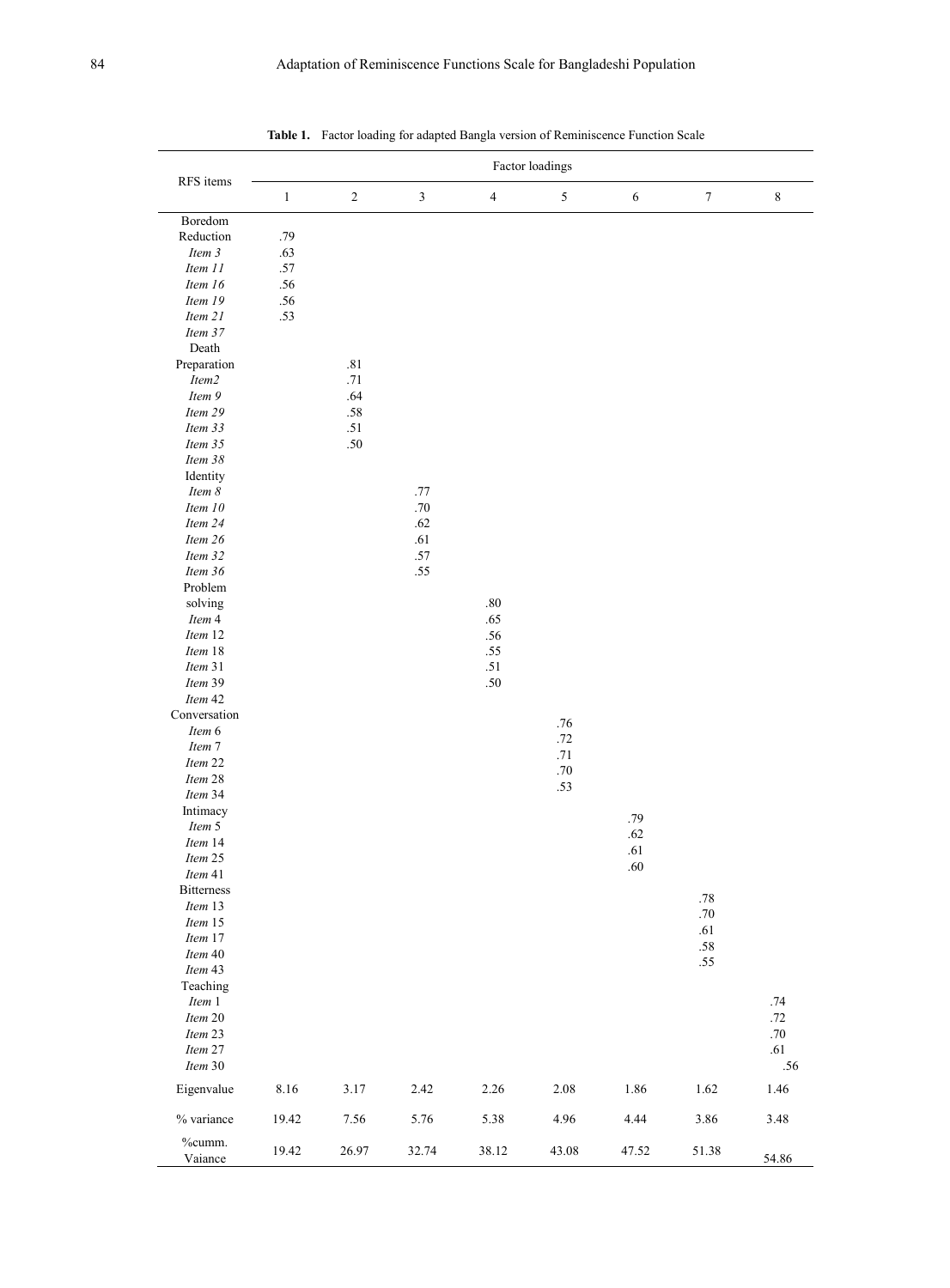Table 2 indicated that among the eight factors there were three exceptions. That is, no significant relationship had been found between factor (5) Conversation with factor (2) Death Preparation and factor (7) Bitterness Revival. Same trend no significant relationship was observed with factor (4) Problem Solving (8) Teach or Inform.

| Factors        | Factors        |                |     |                         |        |     |        |        |  |
|----------------|----------------|----------------|-----|-------------------------|--------|-----|--------|--------|--|
|                | 1              | $\overline{2}$ | 3   | $\overline{\mathbf{4}}$ | 5      | 6   | 7      | 8      |  |
| 1              | $\blacksquare$ | .41            | .32 | .31                     | .22    | .33 | .29    | .33    |  |
| $\overline{2}$ |                | ۰              | .29 | .35                     | $.29*$ | .28 | .27    | .36    |  |
| 3              |                |                | ۰   | 41                      | .31    | .35 | .31    | .52    |  |
| 4              |                |                |     |                         | .25    | .29 | .54    | $.29*$ |  |
| 5              |                |                |     |                         |        | .25 | $.21*$ | .31    |  |
| 6              |                |                |     |                         |        |     | .30    | .28    |  |
| 7              |                |                |     |                         |        |     |        | .33    |  |
| 8              |                |                |     |                         |        |     |        |        |  |

**Table 2.** Factor intercorrelation matrix

\* No significant relationship

As a means of assessing factor reliability of the adapted RFS in Bangla, internal consistency scores were computed using coefficient alpha and which had been found as 0.89.

Table 3 indicates that in our present research factor's internal consistency was good ranging from .64 for factor 6 (Intimacy maintenance) to .83for factor 2(Death Preparation).

**Table 3.** Internal consistency of eight factors of Bangla version of RFS

|                           | Factors |     |     |     |     |     |     |     |
|---------------------------|---------|-----|-----|-----|-----|-----|-----|-----|
|                           |         |     | 3   | 4   |     | 6   |     | 8   |
| Alpha<br>value $(\alpha)$ | .81     | .83 | .79 | .78 | .71 | .64 | .68 | .67 |

To determine the test-retest reliability of this adapted Bangla version of RFS, 44 participants (those who were used in pretesting II stage) were once again administered the scale with a gap of 21 days. Cronbach's alpha for 43 items of RFS was found .81. This Bangla version of RFS has been found to similar with original version (Webster, [9]) where there was no gender difference. In this present study t-test between male and female participants were compared and no statistical difference had been observed (*t*=0.064, *p*>.05).

### **4. Discussion**

The purpose of the present study was to adapt the Reminiscence Functions Scale (RFS) into Bangla for using in the context of Bangladeshi culture and background. The adapted Bangla version of RFS has been found to be reliable, valid measure of many fundamental uses of reminiscence in adulthood, especially for Bangladeshi population. It has been found to be consistent with findings of Wong  $\&$  Watt's [11] taxonomy. RFS is a 43 items 6-point scale comprised of

eight factors labeled as-Boredom Reduction, Death Preparation, Identity, Problem Solving, Conversation, Intimacy maintenance, Bitterness Revival, and Teach/Inform. After checking by experts at first a pretest was carried out for the adapted Bangla RFS on 30 adults including both male and female age ranging from 17-90 years old. Internal consistency reliability (alpha coefficient) for each factor was good ranging from .49 to .72. The internal consistency and inter-item correlation indicated that the instrument is reliable and all items of the questionnaire are important. Being confirmed from the pre-tests that the Bangla version RFS is applicable for the Bangladeshi population. A field test was carried out to determine reliability and validity of the Bangla version RFS Purposive and convenience sampling techniques were used to collect data from 300 adults.

Result of the present study was analyzed by using Principal Components Analysis. A total of 43 of items were retained in the analysis. Results presented in Table 1 shows the factor loadings statistics for adapted Bangla version of Reminiscence Functions Scale on each factor for all 43 RFS questions. Here it was found that all the factors contained at least four items meeting the criteria adopted for item and factor retention. Results presented in Table 2 indicated that among the eight factors there were three major exceptions, among those there was no significant relationship. Here we can see that, there is no significant relationship with factor (2) Death Preparation to factor (5) Conversation, factor (4) to factor (8) Teach or Inform, and factor (5) Conversation to factor (7) Bitterness Revival. Results presented in Table 3 indicates that in our present research factor's internal consistency was good ranging from .64 for factor 6 (Intimacy maintenance) to .83 for factor 2 (Death Preparation). And lastly Table 3 indicates the reliability statistics of our present study. Seeing table 3 we can say that the Cranbach's Alpha of the study was .892 which is very good.

From the above discussion we saw that both internal consistency and test retest reliabilities of our present study were highly satisfactory. Significant correlations within the factors provided the evidence for construct validity. Thus we can confidently say that the adapted Bangla version of RFS is psychometrically sound and culturally appropriate. Therefore, researchers working with memory can confidently use the instrument on Bangladeshi population for a variety of purposes.

The findings of the present study are quite comparable to previous studies related to it. That is, in our present study the Internal Consistency for the eight factors has been found ranging from .69 to .89 where in the study of Webster [9] it was found ranging from .79 to .89; in the study of Daniela, Guedes, Antonio, Martin [2] it was found ranging from .82 to .88 for five factors. Internal consistency of the subscale of RFS is sound in comparison to Washington [9]. From the overall discussion it is clear that the adapted Bangla Reminiscence Functions Scale is completely applicable and suitable for further use in the context and background of Bangladeshi culture.

One of the mentionable limitations of the study is use of a